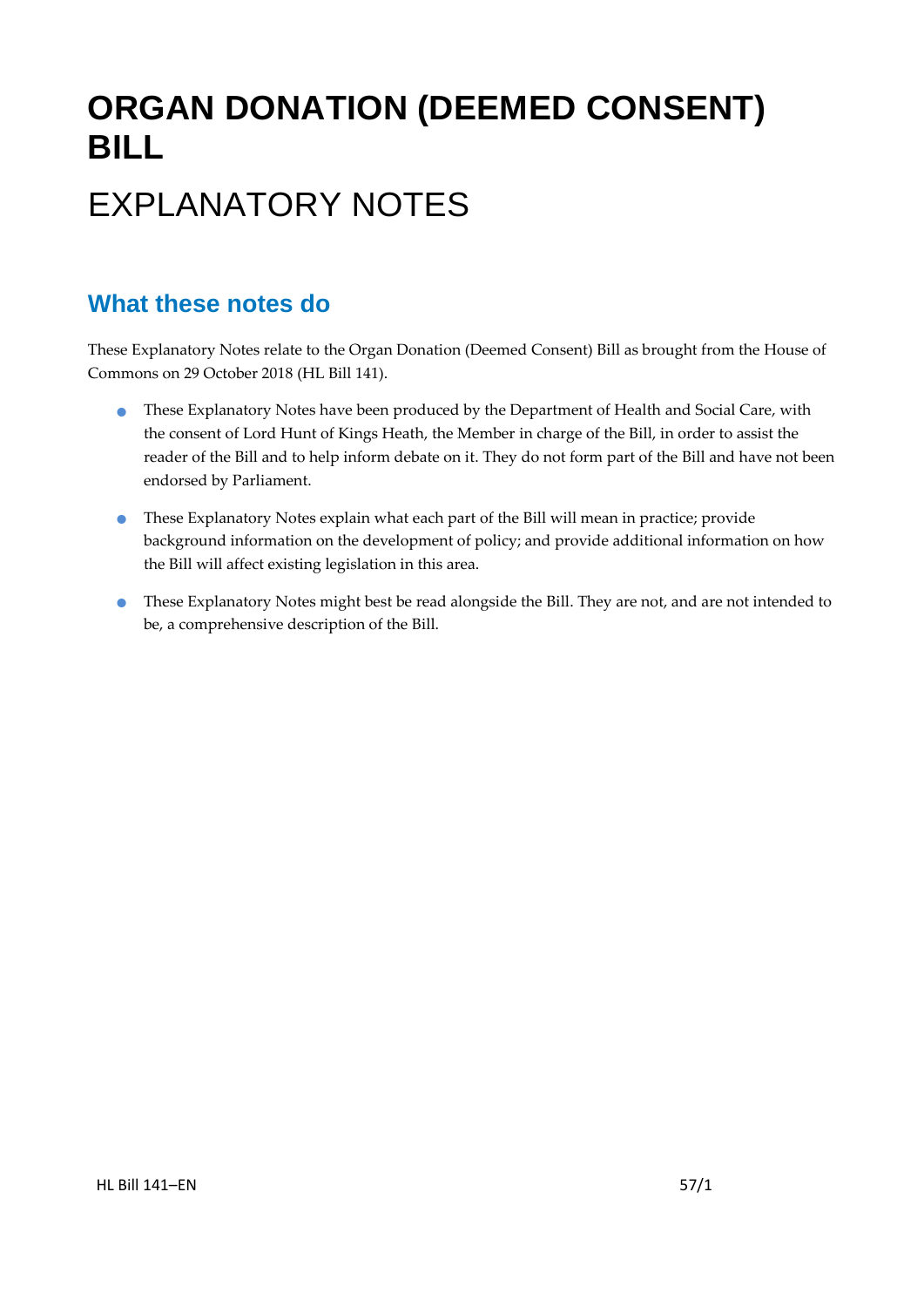### **Table of Contents**

| Subject                                                                                                                                                              | Page of these Notes                                                |                |  |  |  |
|----------------------------------------------------------------------------------------------------------------------------------------------------------------------|--------------------------------------------------------------------|----------------|--|--|--|
| <b>Overview of the Bill</b>                                                                                                                                          |                                                                    | $\overline{2}$ |  |  |  |
| <b>Policy background</b>                                                                                                                                             |                                                                    | $\overline{2}$ |  |  |  |
| Clause 1: "Appropriate consent" to adult transplantation activities: England<br>Clause 2: Consequential amendments<br>Clause 3: Extent, commencement and short title |                                                                    | 3<br>4<br>4    |  |  |  |
| Legal background                                                                                                                                                     |                                                                    | 5              |  |  |  |
| <b>Territorial extent and application</b>                                                                                                                            |                                                                    | 5              |  |  |  |
| <b>Commentary on provisions of Bill</b>                                                                                                                              |                                                                    | 5              |  |  |  |
| Clause 1: "Appropriate consent" to adult transplantation activities: England<br>Clause 2: Consequential amendments<br>Clause 3: Extent, commencement and short title |                                                                    | 5<br>6<br>6    |  |  |  |
| <b>Financial implications of the Bill</b>                                                                                                                            |                                                                    | 7              |  |  |  |
| Parliamentary approval for financial costs or for charges imposed                                                                                                    |                                                                    | 7              |  |  |  |
| <b>Compatibility with the European Convention on Human Rights</b>                                                                                                    |                                                                    | 7              |  |  |  |
| <b>Related documents</b>                                                                                                                                             |                                                                    | 8              |  |  |  |
|                                                                                                                                                                      | Annex A – Territorial extent and application in the United Kingdom | 9              |  |  |  |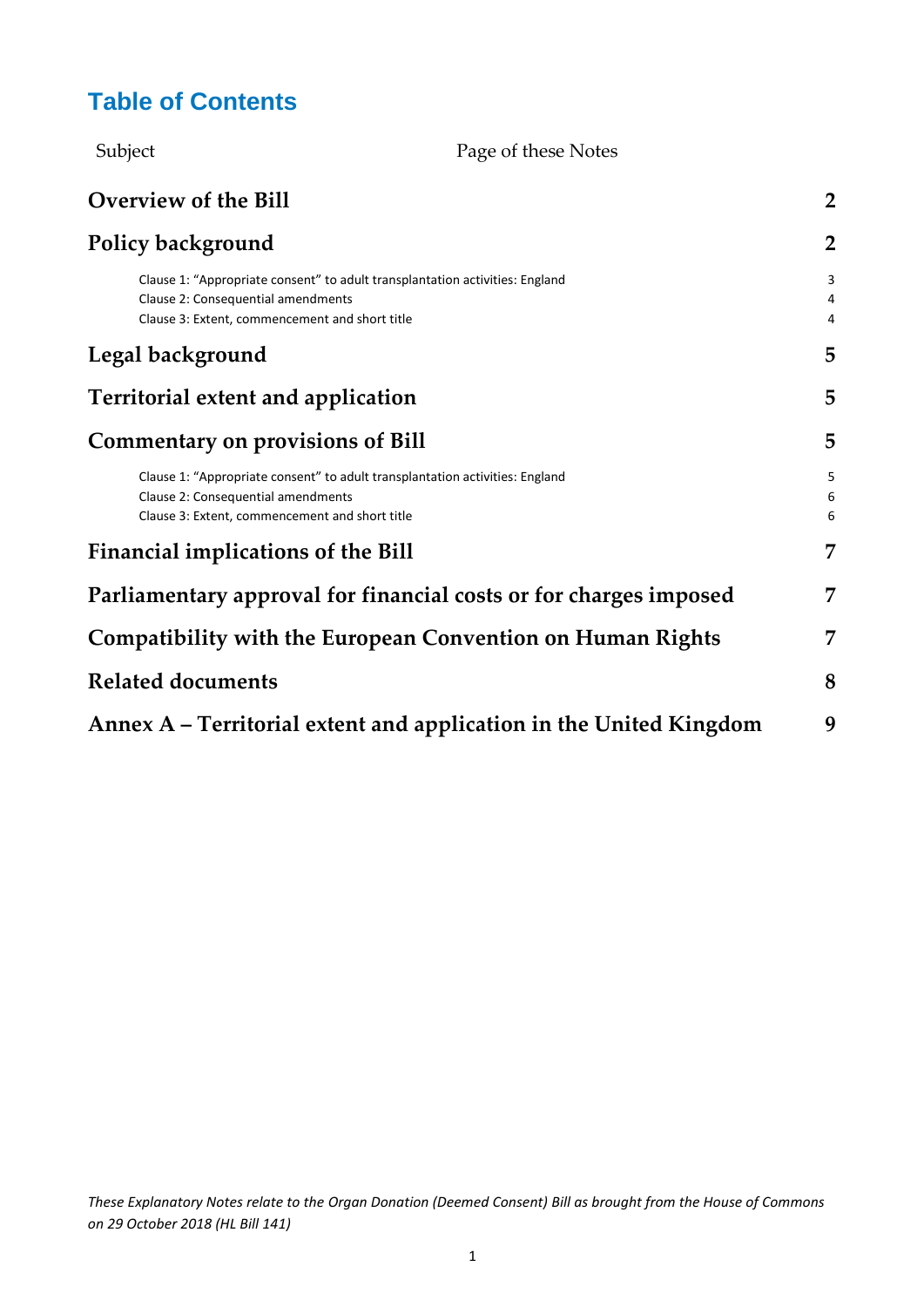### <span id="page-2-0"></span>**Overview of the Bill**

- 1 The current law on consent for the use of bodies and relevant materials is set out in the Human Tissue Act 2004 ("the 2004 Act"). The 2004 Act, among other things, makes provision with respect to activities involving human tissue, such as organ transplantation, and authorises the removal, storage and use of organs and tissues for the purpose of transplantation if there is "appropriate consent". The meaning of appropriate consent differs depending on whether the relevant material is obtained from an adult or child, but, under the 2004 Act as it currently stands, the overarching principle is that consent must be given expressly and cannot be deemed to have been given in the absence of an objection.
- 2 The Bill amends the 2004 Act to introduce provisions that would allow for consent to organ and tissue donation in England to be deemed to have been given by a potential adult organ donor before their death unless they had expressly stated that they did not wish to be an organ donor or an exception applies. This is often referred to as an "opt-out" system of consent as people may "optout" of becoming an organ donor if they do not consent. The Bill does not propose any changes to the rules on consent to organ donation in respect of children under 18 or people who have expressly made a decision on consent before their death (either by recording their decision to give or refuse consent or appointing someone to make that decision on their behalf). This Bill also does not propose changes to consent concerning living donations. Further, the Bill sets out that deemed consent will not apply where a person in a qualifying relationship to the deceased (partners, certain family members or a friend of long standing) provides information that would lead a reasonable person to conclude that the deceased potential organ donor would not have consented to be an organ donor. The Bill also provides exceptions applicable to the following groups of adults, in respect of whom the deemed consent provisions will not apply:
	- people who are short-term visitors or temporarily resident in England for less than 12 months immediately before dying. Examples include overseas workers, students, overseas Armed Forces personnel; and
	- people who lack the capability to fully understand the consequences of deemed consent for a significant period before dying.
- 3 Deemed consent will not apply to all organs and tissues. Organs and tissues that are to be excluded from deemed consent will be set out in regulations made by the Secretary of State. These will cover transplants that are currently rare and many may not regard as normal to donate.

### <span id="page-2-1"></span>**Policy background**

- 4 The donation of organs and tissues after death helps to save thousands of lives in England each year. Just one donor could transform the lives of up to nine other people. In 2017, national figures confirmed that over 50,000 people are known to be alive thanks to organ donation and transplantation. 1
- 5 There is widespread public support for organ donation, with around 80% of people saying that they support organ donation 'in principle', and would be willing to donate their organs and tissue after they have died. Over the last 10 years, the number of organ donors has increased by 75% and deceased transplants have increased by 56%.<sup>2</sup> There are almost 25 million people on the NHS Organ Donor Register.

**.** 

<sup>1</sup> [https://www.organdonation.nhs.uk/news-and-campaigns/news/more-than-50-000-people-now-alive-thanks-to-organ-donation](https://www.organdonation.nhs.uk/news-and-campaigns/news/more-than-50-000-people-now-alive-thanks-to-organ-donation-and-transplant/)[and-transplant/](https://www.organdonation.nhs.uk/news-and-campaigns/news/more-than-50-000-people-now-alive-thanks-to-organ-donation-and-transplant/)

<sup>2</sup> <https://www.nhsbt.nhs.uk/>

*These Explanatory Notes relate to the Organ Donation (Deemed Consent) Bill as brought from the House of Commons on 29 October 2018 (HL Bill 141)*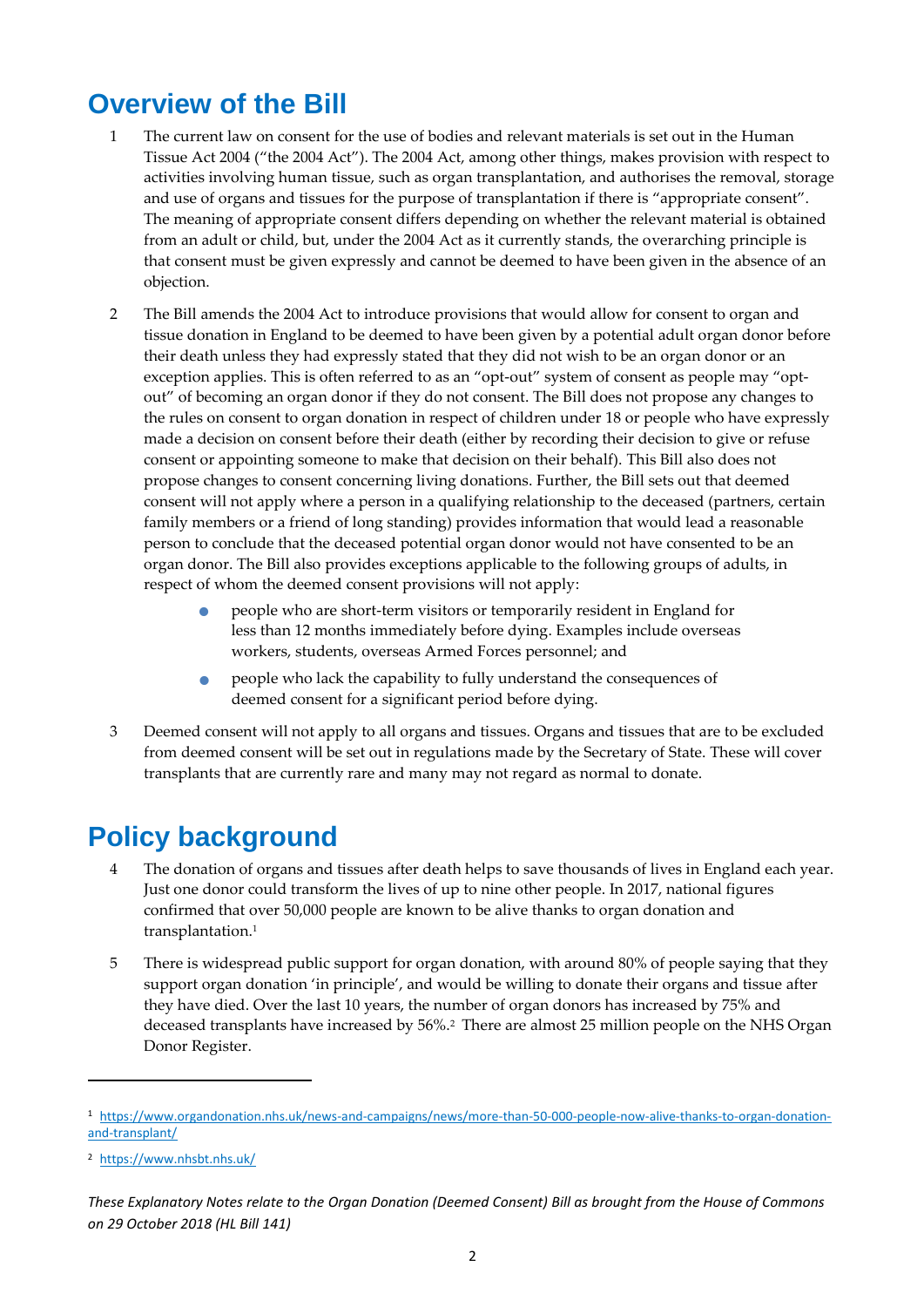- 6 Despite this, there is a shortage of donors in England, with around 5,100 people waiting for a transplant. Over half a million people die each year in the UK, but only around 5,000 people die in circumstances or from conditions that mean that their organs could be considered for transplantation.
- 7 Since the introduction of an opt-out system in Wales, consent rates in Wales have increased from 58% in 2015 to 72% in 2017. <sup>3</sup> However, UK consent rates overall are below the ambitious targets set out in the current UK strategy. Because of this shortage, three people die each day due to a lack of suitable organs. The situation is worse for people from black and Asian backgrounds who, due to genetic differences, are more likely to suffer from an illness that may lead to them needing a transplant. Due to the shortage of matched donors (donors with the same blood and tissue type, usually from the same ethnic group), people from these communities will wait six months longer on average if they need an organ transplant. 4
- 8 Under the current rules in England, a person is considered a possible organ donor following their death only if they actively took steps to consent in their lifetime. In practice, this is usually a question of whether they have signed the NHS Organ Donor Register and/or discussed their views with their family. Families can also give consent.
- 9 The purpose of the Bill is to change the way in which consent is to be given for organ and tissue donation in England, for the purposes of transplantation. The Bill provides that, in the absence of a deceased adult having made express provision in relation to consent before their death or having appointed someone to make a decision on consent for them, the default position in most cases will be that consent will be deemed to have been given. This means that, after death, a person will be considered to have consented to organ donation in their lifetime unless they made specific provision to the contrary in their lifetime, they appointed someone to make the decision on their behalf, or there is evidence that would lead a reasonable person to conclude that they would not have consented or an exception applies. It should be noted that these changes on the rules of consent would not apply in respect of all people and deemed consent does not apply to under 18s, as well as certain excepted adults - people who lacked capacity for a significant period before their death such that they could not understand that consent could be deemed in the absence of express action being taken, and people who had not been ordinarily resident in England for at least 12 months immediately before their death.
- 10 The policy underlying many of the provisions in this Bill was consulted on in the Government consulation *Introducing 'opt-[out' consent for organ and tissue donation in England](https://www.gov.uk/government/consultations/introducing-opt-out-consent-for-organ-and-tissue-donation-in-england/consultation-on-introducing-opt-out-consent-for-organ-and-tissue-donation-in-england)*, which was launched in December 2017. The consultation sought views on a number of issues regarding the implementation of the new system of consent. The Government received more that 17,000 responses from individuals and organisations.
- 11 The Government's response to the consultation, *[New approach to organ and tissue donation in England,](https://assets.publishing.service.gov.uk/government/uploads/system/uploads/attachment_data/file/731913/govt-response-organ-donation-consent.pdf)* was published on 5 August 2018. The Government set out its proposals for implementation. This includes changes to the Organ Donor Register to make it easier to record a decision, a 12-month transition period between the legislation and the changes coming into effect, to allow time for a public awareness campaign and new measures to accommodate concerns from faith groups.

#### <span id="page-3-0"></span>Clause 1: "Appropriate consent" to adult transplantation activities: England

This provision amends the 2004 Act to set out when deemed consent amounts to appropriate consent for transplantation purposes. The policy background to this provision is to amend the law

**.** 

<sup>3</sup> <https://www.odt.nhs.uk/statistics-and-reports/annual-activity-report/>

<sup>4</sup> <https://www.gov.uk/government/publications/race-disparity-audit>

*These Explanatory Notes relate to the Organ Donation (Deemed Consent) Bill as brought from the House of Commons on 29 October 2018 (HL Bill 141)*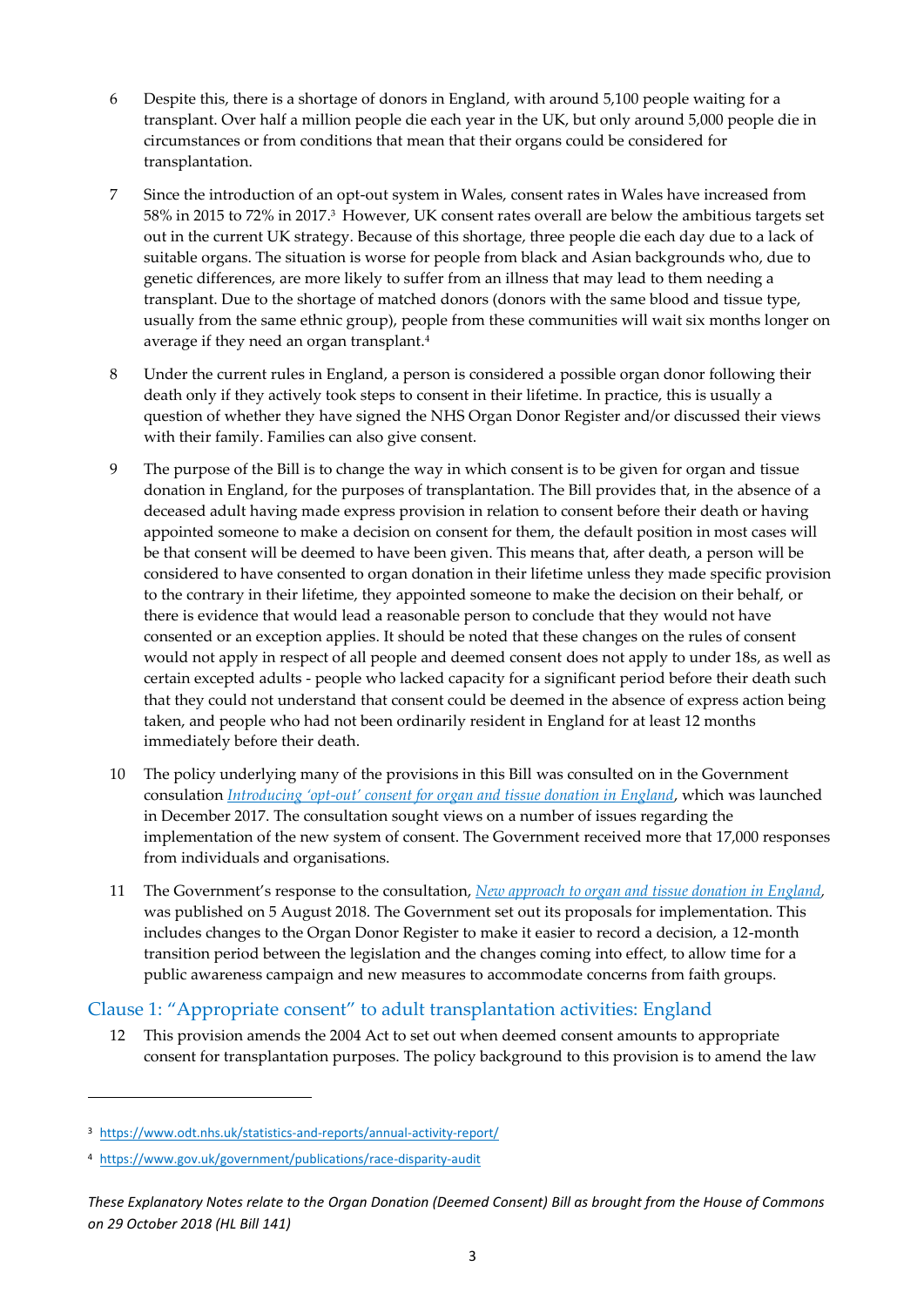regarding when consent is considered to have been given to better reflect the views of the 80% of the population that support organ donation in principle by shifting the default position in relation to consent away from an option to opt-in to an option to opt-out. There are, of course, people who actively made a decision before they died as to whether they do or do not consent to organ donation, or who opted to appoint someone to make that decision on their behalf. In these cases, as in the case of children and living donors, there is no change to the rules. The provision also provides for cases where certain people close to the deceased believe that they would not have consented to being an organ donor, and allows for the presumption of consent to be overturned.

- 13 The Government has amended the Bill to exclude novel transplants from deemed consent. This is to ensure that the new system of consent is in line with the common understanding of organ and tissue donation.The list of novel transplants will be detailed in regulations made by the Secretary of State following consultation. The regulations will be laid under an affirmative procedure (see Clause 2(5) and (6)).
- 14 Finally, there are exceptions to ensure that certain vulnerable groups and those that are not permanently resident in England are protected by a move to an opt-out consent system. This applies in respect of people who lacked capacity to understand deemed consent for a significant period before their death, and to visitors and short-term residents in England.

#### <span id="page-4-0"></span>Clause 2: Consequential amendments

- 15 The purpose of these provisions is to ensure that any organs and tissues removed in England for transplantation purposes can be stored and used wherever needed across the UK, even where there was deemed rather than express consent to the removal of the organ. While the current legislative frameworks in respect of Wales and Scotland already allow for this to happen, without these amendments, only organs and tissue removed in England with express consent from the deceased, their representative or a family member or friend could be stored or used in Northern Ireland for transplantation purposes.
- 16 This clause also places a duty on the Human Tissue Authority to issue Codes of Practice to provide practical guidance about how deemed consent will work in practice, including the information a person in a qualifying relationship (partners, certain family members or a friend of long standing) would need to provide as evidence that the deceased person would not have agreed to their organs being donated.
- 17 This clause amends the 2004 Act to set out that the delegated power under Clause 1(5) for the Secretary of State to make regulations to specify relevant material to which deemed consent will not apply, is subject to the affirmative resolution procedure. It also sets out with whom the Secretary of State must consult on such regulations.

#### <span id="page-4-1"></span>Clause 3: Extent, commencement and short title

- 18 This Bill extends to England and Wales and Northern Ireland. However, as is clear from the text of the amendments to section 3 of the 2004 Act in Clause 1, the deemed consent provisions only have practical application in respect of activities carried out in England. Clause 2(2) and (3) will apply in Northern Ireland, so the consent of the Northern Ireland Assembly will be sought, once it has been restored.
- 19 Apart from Clause 3, which comes into force on the day that the Act is passed, the provisions in this Bill will come into force on the day or days that the Secretary of State appoints through regulations made by statutory instrument.

*These Explanatory Notes relate to the Organ Donation (Deemed Consent) Bill as brought from the House of Commons on 29 October 2018 (HL Bill 141)*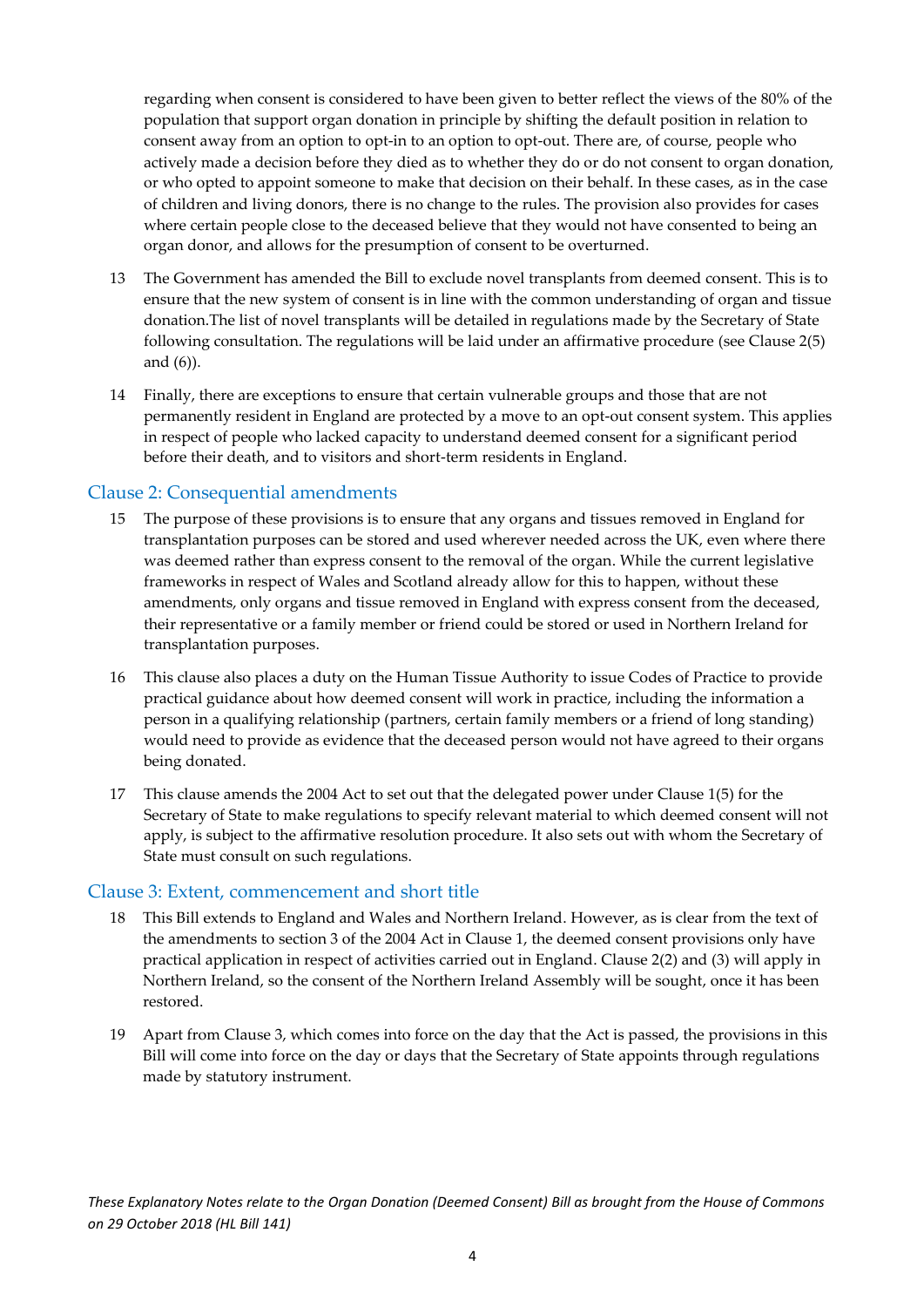### <span id="page-5-0"></span>**Legal background**

- 20 The 2004 Act, amongst other things, makes provision with respect to activities involving human tissue. Section 1(1) of the 2004 Act (authorisation of activities for scheduled purposes) sets out that certain activities are lawful if done with appropriate consent. Those activities include:
	- storing the body of a person who has died for use for certain purposes specified in Schedule 1 to the 2004 Act (including transplantation – paragraph 7 of Schedule 1);
	- the use of the body of a person who has died for such a purpose;
	- the removal of "relevant material"from the body of a person who has died for such a purpose;
	- the storage of relevant material that has come from a human body for such a purpose; and
	- the use of relevant material that has come from a human body for such a purpose.
- 21 "Relevant material" is defined in section 53 of the 2004 Act. It is any material that consists of, or includes, human cells other than gametes, embryos outside the human body, and hair and nail from the body of a living person. Section 54(7) clarifies that material created outside the human body is not relevant material for the purposes of the 2004 Act.
- 22 Accordingly, under the 2004 Act it is lawful to remove, store and use organs and human tissue from a deceased person for the purposes of transplantation provided that appropriate consent is obtained. Section 2 of the 2004 Act sets out the meaning of appropriate consent for the purposes of section 1 in respect of children (a person under 18 (section 54(1)). The Bill will not make any amendment to this provision and the existing rules on when appropriate consent is given in respect of a child will continue to apply.
- 23 The meaning of "appropriate consent" for the purposes of section 1 in respect of an adult is set out in section 3 of the 2004 Act ("appropriate consent": adults). The Bill does propose amendments to this section. Further information on the operation of those amendments is set out in the commentary on Clause 1 of the Bill in these Explanatory Notes. Under the 2004 Act as it currently stands, if the adult made no decision before death to either expressly give or refuse consent, a person that they nominated in accordance with section 4 of the 2004 Act may give or refuse consent. Failing that, someone in a "qualifying relationship" (as listed in section 54(9) and dealt with further at section 27(4)) may give consent. Failing that, there is no consent.

### <span id="page-5-1"></span>**Territorial extent and application**

24 This Bill extends to England and Wales and Northern Ireland, however, as is clear from the text of the amendments to section 3 of the 2004 Act in Clause 1, the deemed consent provisions only apply in respect of activities carried out in England. Clause 2(2) and (3) will apply in Northern Ireland so the consent of the Northern Ireland Assembly will be sought, once it has been restored.

### <span id="page-5-2"></span>**Commentary on provisions of Bill**

#### <span id="page-5-3"></span>Clause 1: "Appropriate consent" to adult transplantation activities: England

25 Under section 1(1) of the 2004 Act, the removal, storage and use of organs and tissue from a deceased person is lawful if there is appropriate consent. Clause 1 sets out amendments to section 3 of the 2004 Act ("appropriate consent": adults), which defines "appropriate consent" in respect of adults for the purposes of section 1.

*These Explanatory Notes relate to the Organ Donation (Deemed Consent) Bill as brought from the House of Commons on 29 October 2018 (HL Bill 141)*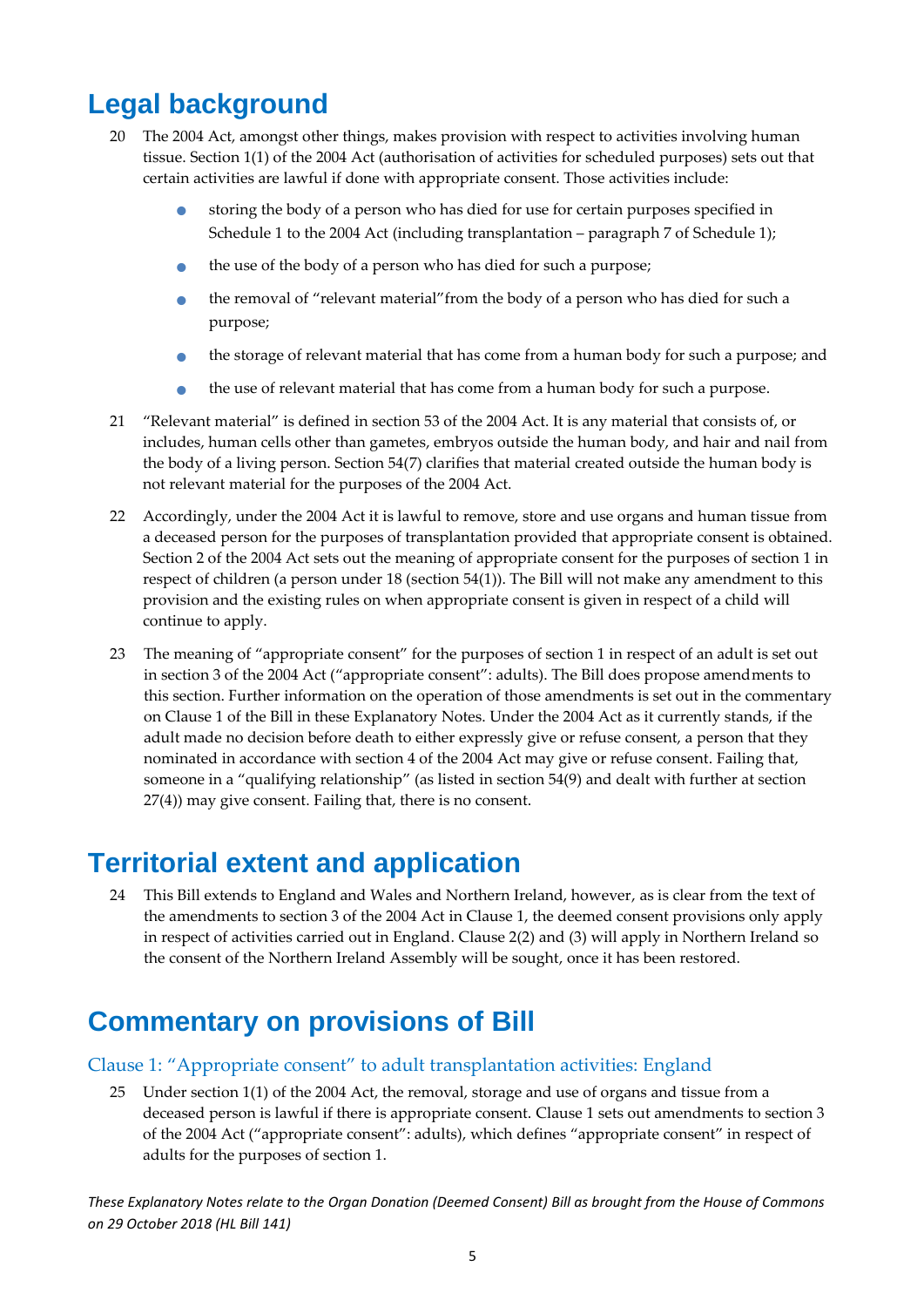- 26 Clause 1 inserts a new paragraph (ba) into section 3(6) of the 2004 Act. This new provision introduces deemed consent, in the absence of express consent. The amendments to section 3 of the 2004 Act in Clause 1 set out that with respect to specific listed transplantation activities carried out in England, in the absence of an express decision on consent either by the person before their death or by a person appointed to make that decision for them, deemed consent will apply unless
	- a person in a qualifying relationship to the deceased (as listed in section 54(9)) provides information that would lead a reasonable person to conclude that the deceased would not have consented (new subsection (6B) under subsection (4));
	- the deceased person had not been ordinarily resident in England for a period of at least 12 months immediately before they died (an "excepted" person under subsection (5)); or
	- the deceased person had, for a significant period before their death, lacked capacity to understand that deemed consent would apply (an "excepted" person under subsection (5)).
- 27 This clause also introduces a new term to the 2004 Act, "permitted material". The Bill proposes that deemed consent will only apply in respect of "permitted material". The Bill defines "permitted material" as relevant material other than relevant material of a type specified in regulations made by the Secretary of State. Relevant material that is to be excluded from deemed consent will be specified in regulations made by the Secretary of State. These regulations will be subject to an affirmative resolution procedure that applies to statutory instruments (as set out in Clause 2(5) and (6)).

#### <span id="page-6-0"></span>Clause 2: Consequential amendments

- 28 Clause 2 makes further amendments to the 2004 Act as a consequence of the amendments made by clause 1 to section 3 of the 2004 Act. Clause 2 inserts in the 2004 Act a new subsection into section 1 after subsection (9B), and amends subsection (10)(c) to allow for the storage and use in Northern Ireland of relevant material removed from a human body in England for transplantation purposes.
- 29 This clause also inserts two new subsections in section 27 of the 2004 Act (provision with respect to consent). These new provisions place a duty on the Human Tissues Authority (HTA) to give practical guidance on how deemed consent will work in practice, including guidance about the provision of information by a family member or friend of the deceased to override the presumption of consent.
- 30 This clause amends section 52 of the 2004 Act to set out that the delegated power in Clause 1 for the Secretary of State to make regulations to specify relevant material to which deemed consent will not apply, is subject to the affirmative resolution procedure. It also sets out with whom the Secretary of State shall consult with on such regulations (subsections (5) to (7)).

#### <span id="page-6-1"></span>Clause 3: Extent, commencement and short title

31 Clause 3 provides that the Bill extends to England, Wales and Northern Ireland, although Clause 1, the deemed consent provisions, only apply in respect of activities carried out in England. It also sets out that apart from Clause 3 which comes into force on the day that the Bill is passed, the rest of the provisions, Clauses 1 and 2 will come into force on a date, or dates, appointed in a statutory instrument by the Secretary of State. The clause also sets out the short title for the Bill on receiving Royal Assent as the Organ Donation (Deemed Consent) Act 2018.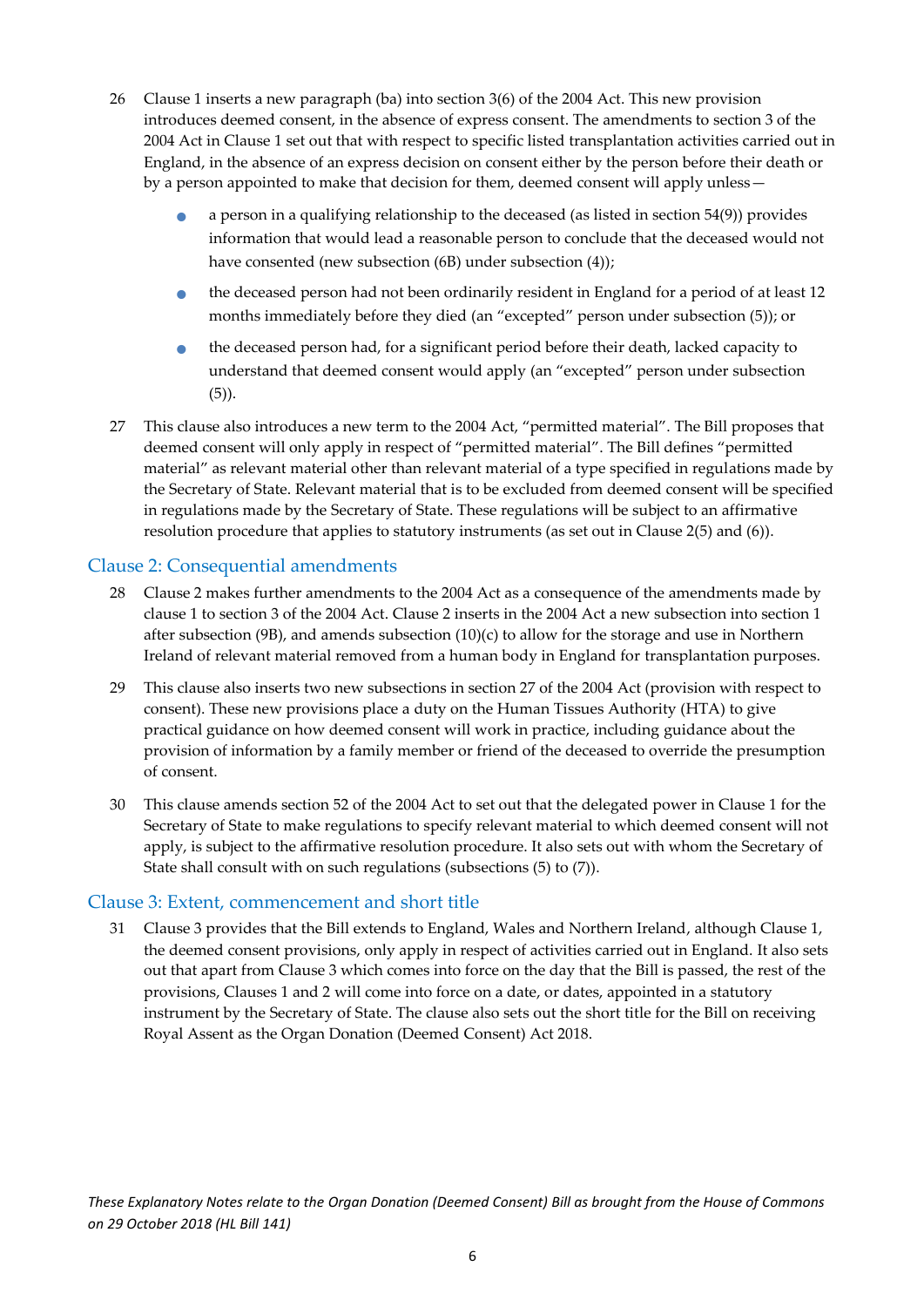### <span id="page-7-0"></span>**Financial implications of the Bill**

- 32 A full impact assessment was published alongside the Government's consultation on 12 December 2017, and an updated revision was published alongside the Government's response to the consultation on 5 August 2018.
- 33 A total estimate of £23.8m over the four-year transition period (from now until 2022) has been apportioned to the costs of the communications campaign and to build capability to absorb the increase in opt-out registrations on the Organ Donor Register.
- 34 A further costs of £44,210 per additional donor is expected to be incurred by NHS Blood and Transplant to cover operational costs (i.e. co-ordination team, training of specialist nurses etc.) to facilitate organ retrieval.
- 35 The total cost is dependent on the scale of the increase in the number of donations, which is uncertain at this stage.

## <span id="page-7-1"></span>**Parliamentary approval for financial costs or for charges imposed**

36 A Money resolution for the Bill was passed on 11 September 2018. A Money resolution is required where a bill authorises new charges on the public revenue – broadly speaking, new public expenditure. The provisions in the Bill may lead to increases in public expenditure under other Acts, in particular under section 225 of the National Health Service Act 2006 which concerns the payment of sums by the Secretary of State to Special Health Authorities. NHS Blood and Transplant is a Special Health Authority and it is anticipated that its costs will increase as a result of the provision made by the Bill.

## <span id="page-7-2"></span>**Compatibility with the European Convention on Human Rights**

- 37 This is a Private Member's Bill. Accordingly, a statement of compatibility with the Human Rights Act 1998, in accordance with section 19(1)(a) of that Act, is not required. Nonetheless, in the Government's view, the provisions of the Bill are compatible with the European Convention of Human Rights.
- 38 The Bill provides for a system of 'deemed consent' to organ donation. Consent by an adult will be deemed to be in place unless they made an express decision not to consent, they appointed someone to make the decision on their behalf, an exception applies or there is information that would lead a reasonable person to conclude that they would not have consented.
- 39 Article 3 (Prohibition of inhuman or degrading treatment) could potentially be engaged if, for example, a deceased person's organs are removed and a close relative is unaware or has not had reasonable opportunity to provide information that would suggest the deceased would have in fact objected to the organ donation. However, it is unlikely that there would be any interference due to the exceptions and because close relatives are always consulted before organ donation goes ahead. The Bill is very likely to be compatible with Article 3.
- 40 The right to express consent or refusal in relation to the removal of a spouse's tissue falls within the ambit of Article 8 (Right to respect for private and family life) and if there is a lack of information about deemed consent then Article 8 may be interfered with. However, there will be a year long intensive campaign followed by ongoing communication to ensure the public are familiar with the

*These Explanatory Notes relate to the Organ Donation (Deemed Consent) Bill as brought from the House of Commons on 29 October 2018 (HL Bill 141)*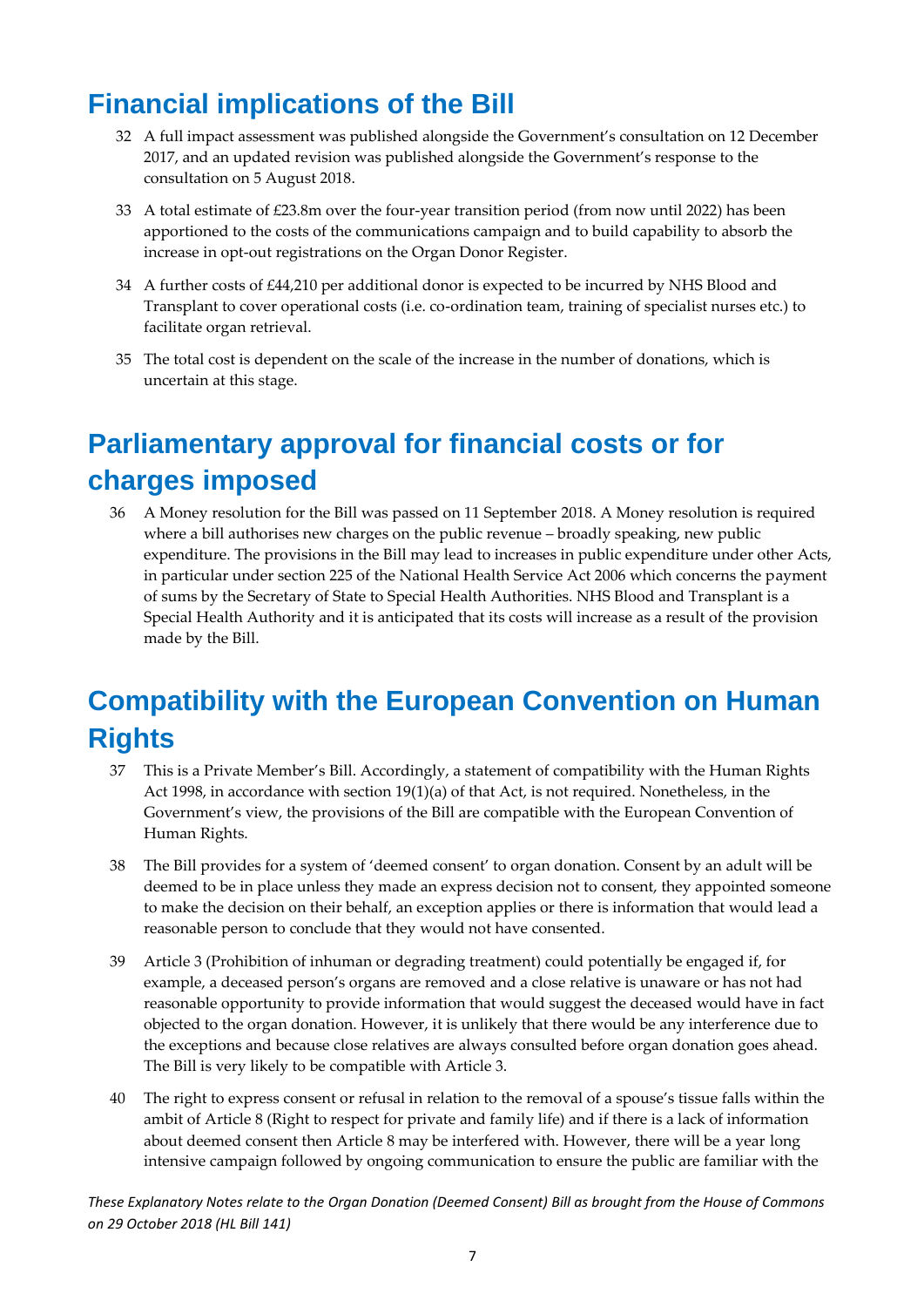law, and there are safeguards in the Bill, thereby reducing the likelihood of any unjustified interference with a person's Article 8 rights.

- 41 Article 9 (Freedom of thought, conscience and religion) may be engaged and deemed consent has the potential to interfere with a person's right to freedom of thought; conscience and religion if those rights were not respected. A person can make their decision to consent or not to consent, can appoint a representative to decide on their behalf, or family or close friends can confirm the wishes of the deceased. These safeguards in the Bill reduce the likelihood of any potential interference with a person's Article 9 rights.
- 42 The provisions of the Organ Donation (Deemed Consent) Bill are considered compatible with ECHR and any interference would be justified as a proportionate means of achieving a legitimate aim.

#### <span id="page-8-0"></span>**Related documents**

- 43 The following documents are relevant to the Bill and can be found at the stated locations:
	- Department of Health and Social Care, The New Approach to Organ and Tissue Donation: Government response to consultation (5 August 2018) [https://assets.publishing.service.gov.uk/government/uploads/system/uploads/attachment](https://assets.publishing.service.gov.uk/government/uploads/system/uploads/attachment_data/file/731913/govt-response-organ-donation-consent.pdf) [\\_data/file/731913/govt-response-organ-donation-consent.pdf;](https://assets.publishing.service.gov.uk/government/uploads/system/uploads/attachment_data/file/731913/govt-response-organ-donation-consent.pdf)
	- Department of Health and Social Care, [Impact Assessment: An Opt-out System of Organ](https://assets.publishing.service.gov.uk/government/uploads/system/uploads/attachment_data/file/731915/Organ_donation_impact_assessment.pdf)  [and Tissue Donation](https://assets.publishing.service.gov.uk/government/uploads/system/uploads/attachment_data/file/731915/Organ_donation_impact_assessment.pdf) (5 August 2018) [https://assets.publishing.service.gov.uk/government/uploads/system/uploads/attachment](https://assets.publishing.service.gov.uk/government/uploads/system/uploads/attachment_data/file/731915/Organ_donation_impact_assessment.pdf) [\\_data/file/731915/Organ\\_donation\\_impact\\_assessment.pdf;](https://assets.publishing.service.gov.uk/government/uploads/system/uploads/attachment_data/file/731915/Organ_donation_impact_assessment.pdf)
	- Department of Health and Social Care, Introducing an 'Opt-out' Consent for Organ and Tissue Donation in England: consultation document (12 December 2017) [https://www.gov.uk/government/consultations/introducing-opt-out-consent-for-organ](https://www.gov.uk/government/consultations/introducing-opt-out-consent-for-organ-and-tissue-donation-in-england/consultation-on-introducing-opt-out-consent-for-organ-and-tissue-donation-in-england)[and-tissue-donation-in-england/consultation-on-introducing-opt-out-consent-for-organ](https://www.gov.uk/government/consultations/introducing-opt-out-consent-for-organ-and-tissue-donation-in-england/consultation-on-introducing-opt-out-consent-for-organ-and-tissue-donation-in-england)[and-tissue-donation-in-england;](https://www.gov.uk/government/consultations/introducing-opt-out-consent-for-organ-and-tissue-donation-in-england/consultation-on-introducing-opt-out-consent-for-organ-and-tissue-donation-in-england) and
	- Human Tissue Act 2004 [http://www.legislation.gov.uk/ukpga/2004/30/contents.](http://www.legislation.gov.uk/ukpga/2004/30/contents)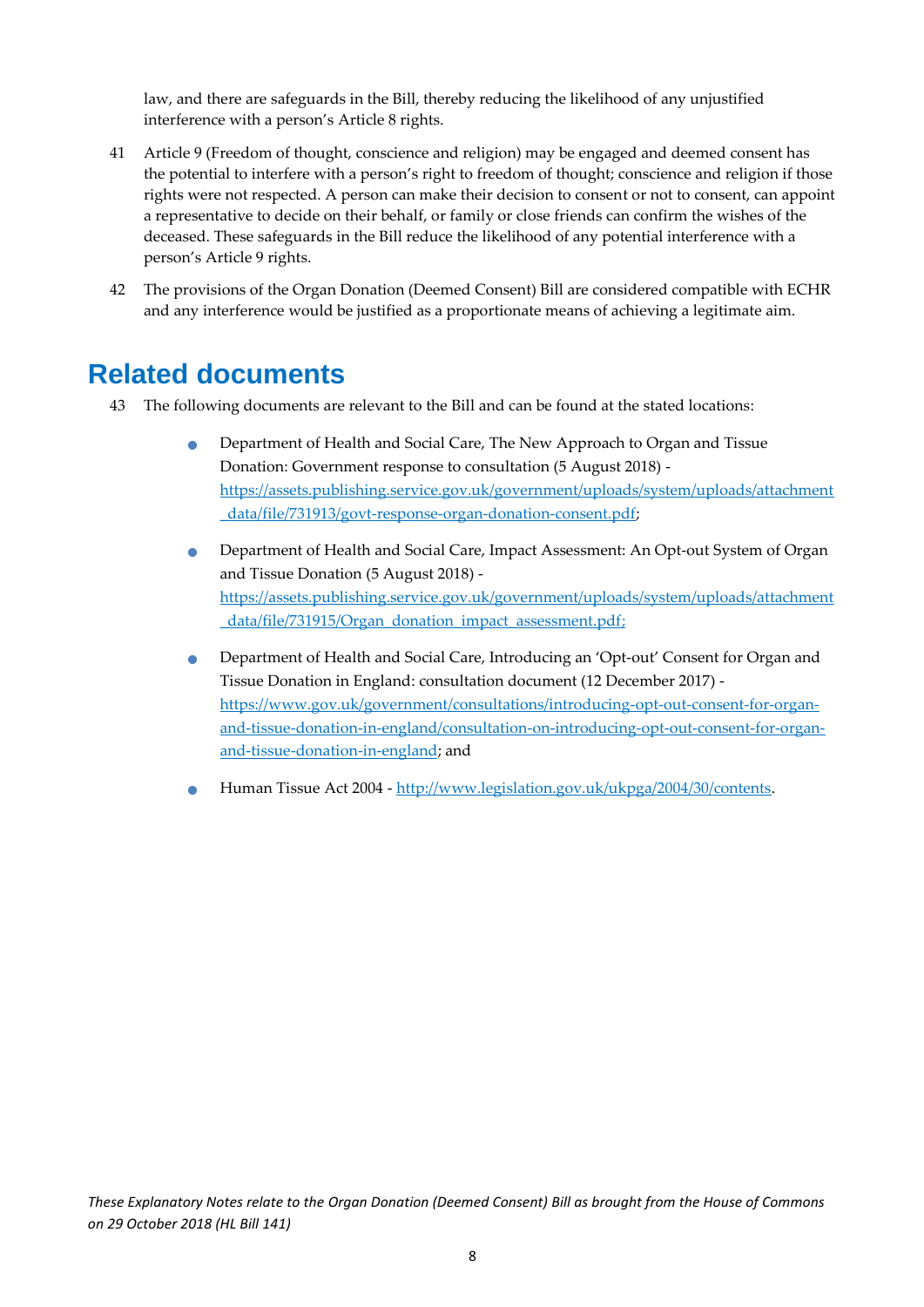## <span id="page-9-0"></span>**Annex A – Territorial extent and application in the United Kingdom**

44 This Bill extends to England, Wales and Northern Ireland. However, the amendments to consent only apply to England. The amendments to the 2004 Act concerning the use and storage of organs and tissue for transplantatation purposes applies to both England and Northern Ireland.

| <b>Provision</b>                                                                         | Extends to E &<br>W and applies<br>to England? | Extends to E &<br>W and applies<br>to Wales? | <b>Extends and</b><br>applies to<br>Scotland? | <b>Extends</b><br>and applies<br>to Northern<br>Ireland? | Legislative<br>Consent<br><b>Motion</b><br>needed? |
|------------------------------------------------------------------------------------------|------------------------------------------------|----------------------------------------------|-----------------------------------------------|----------------------------------------------------------|----------------------------------------------------|
| Clause 1:<br>"Appropriate<br>consent" to adult<br>transplantation<br>activities: England | Yes                                            | No.                                          | No.                                           | No.                                                      | <b>No</b>                                          |
| Clause 2:<br>Consequential<br>amendments                                                 | <b>Yes</b>                                     | No.                                          | <b>No</b>                                     | Yes                                                      | Yes                                                |
| Clause 3: Extent,<br>commencement and<br>short title                                     | Yes                                            | Yes                                          | <b>No</b>                                     | Yes                                                      | <b>No</b>                                          |